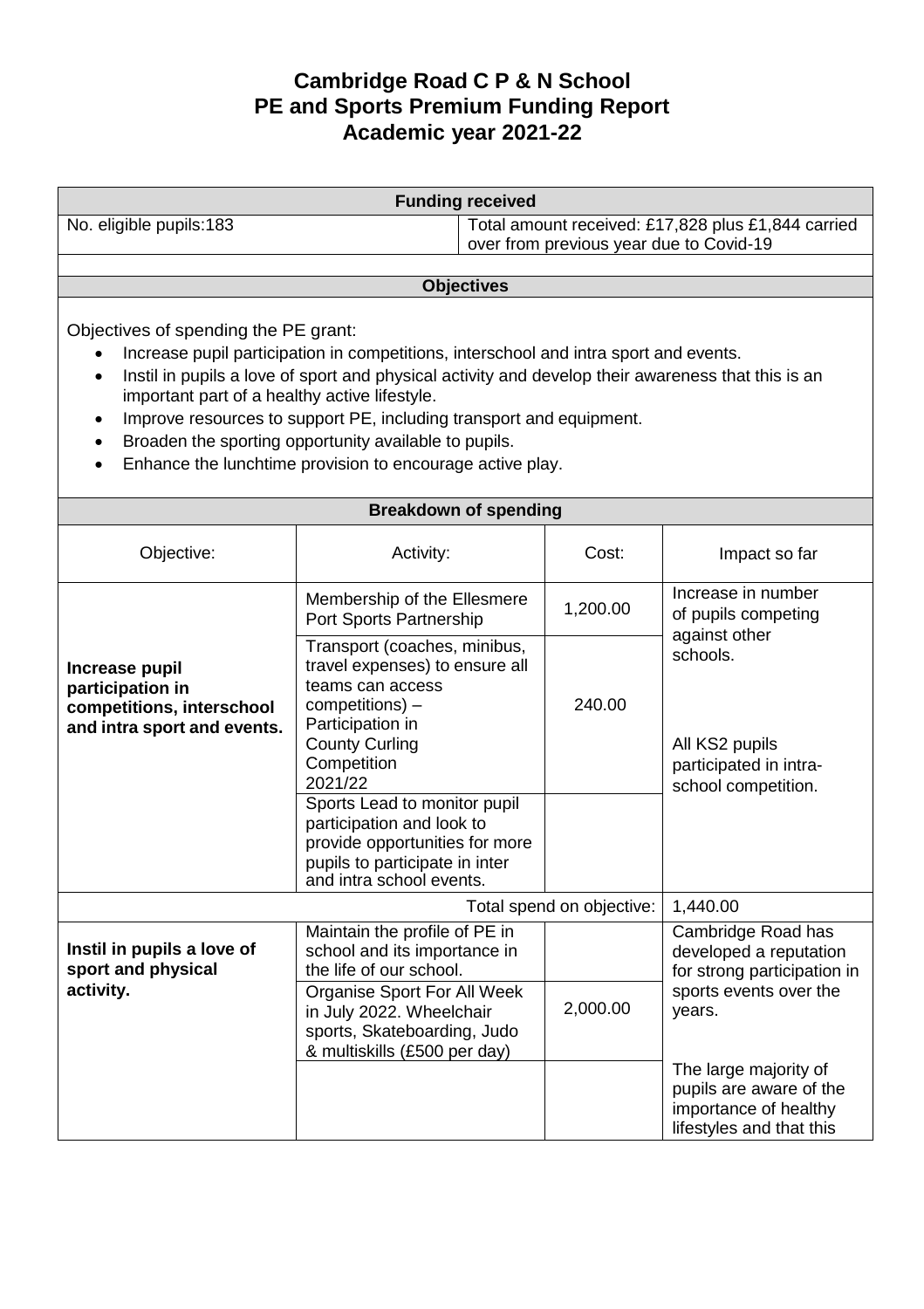| Develop more active and<br>healthy lifestyles for<br>identified pupils. | School continues to provide<br>lunch time activities and<br>before/after school clubs to<br>increase the physical<br>activity of identified pupils                                                                                                                                                                            | £8,626.00                 | includes physical activity.                                                                                                   |
|-------------------------------------------------------------------------|-------------------------------------------------------------------------------------------------------------------------------------------------------------------------------------------------------------------------------------------------------------------------------------------------------------------------------|---------------------------|-------------------------------------------------------------------------------------------------------------------------------|
|                                                                         |                                                                                                                                                                                                                                                                                                                               | Total spend on objective: | 10,626.00                                                                                                                     |
| <b>Broaden the sporting</b><br>opportunity available to                 | Extend the provision of<br>different sports e.g. judo &<br>curling to broaden mind sets<br>and raise aspirations.                                                                                                                                                                                                             | £800.00                   | Extra-curricular provision<br>is such that a sport is<br>offered before or after<br>school 6 times a week.                    |
| pupils.                                                                 | To take Year 6 on a<br>residential visit to Boreatton<br>Park in Shropshire for the<br>first time as they were unable<br>to participate in residential<br>visits for two years due to the<br>pandemic. School is<br>subsidising the cost of the<br>outdoor activities; parental<br>contribution is for board and<br>lodgings. | £3,729.60                 | £116.50 x 32 children                                                                                                         |
| Total spend on objective:                                               |                                                                                                                                                                                                                                                                                                                               | £4,529.60                 |                                                                                                                               |
|                                                                         | Purchase new lunchtime<br>and playtime equipment.                                                                                                                                                                                                                                                                             | £421.59                   | Resources have been<br>replenished.                                                                                           |
| <b>Enhance the lunchtime</b><br>provision to encourage<br>active play.  | Appoint play leaders from the<br>Y6 cohort<br>Lunchtime play leader/<br>supervisor to organise the<br>play leaders and help with<br>equipment and games.                                                                                                                                                                      | £3,250.88                 | Play leaders appointed<br>and arranging active<br>play. Supervisor having a<br>positive impact on<br>structure of lunch play. |
|                                                                         |                                                                                                                                                                                                                                                                                                                               | Total spend on objective: | £3,672.47                                                                                                                     |
| <b>TOTAL SPEND/COMMITTED AY 2021/22:</b>                                |                                                                                                                                                                                                                                                                                                                               |                           | £20,268.07                                                                                                                    |
|                                                                         |                                                                                                                                                                                                                                                                                                                               |                           | Total grant including c/f<br>£19,672.<br>£596.07 overspend.                                                                   |

**Impact of premium use 2021-22**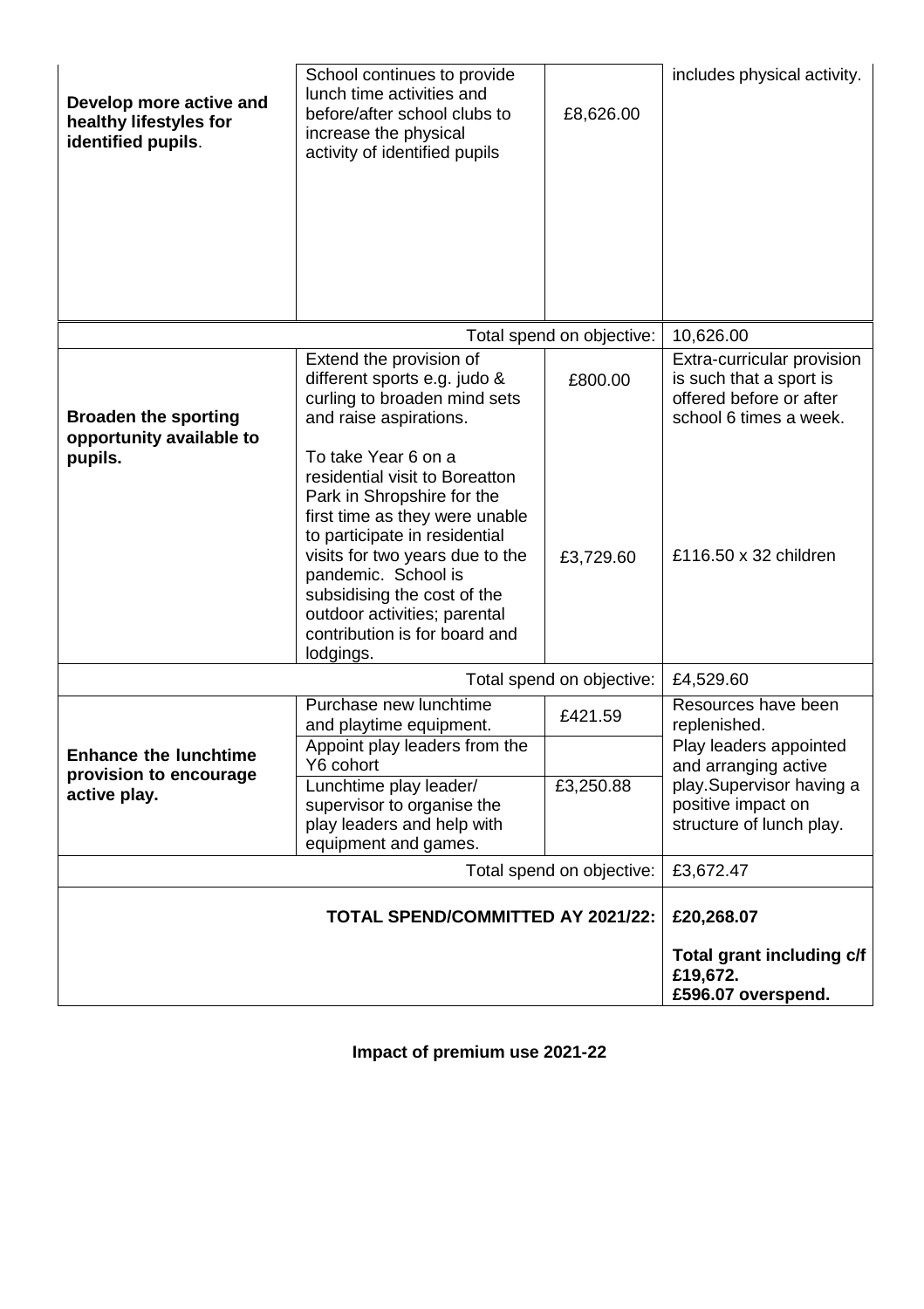| Impact on pupils' participation: | We continue to enter a significant amount of Cheshire Oaks schools'<br>partnership events.         |
|----------------------------------|----------------------------------------------------------------------------------------------------|
|                                  | We continue to organise Intra-school competitions competition's as<br>and when time permits.       |
|                                  | We have seen a significant increase in pupil's participation in active<br>activities at lunchtime. |
|                                  | Taking everything into consideration participation has risen by a<br>significant amount.           |